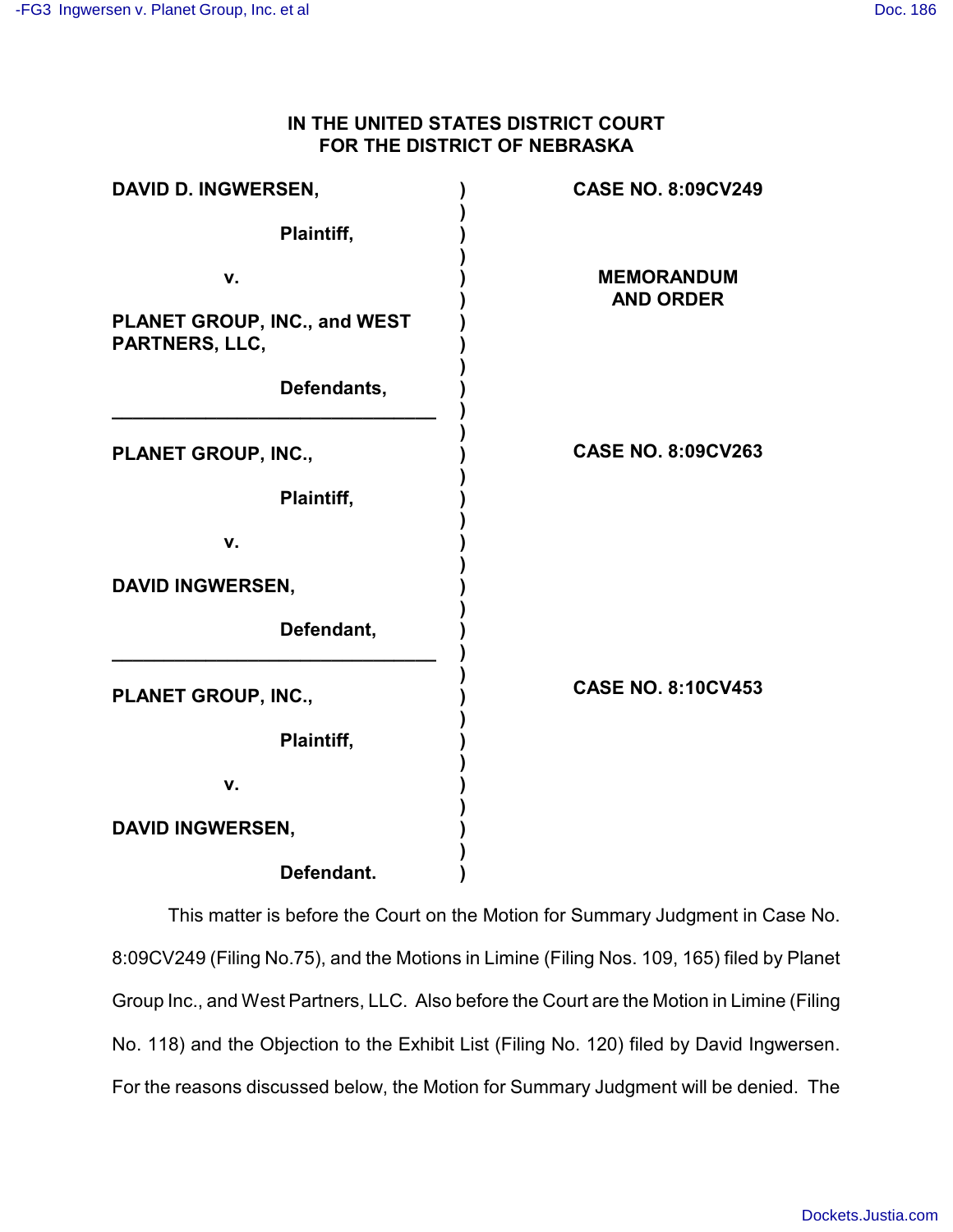Court will grant the Motions in Limine and Objections to Exhibit List in part and deny them in part, without prejudice to reassertion at the time of trial.

# **FACTUAL AND PROCEDURAL BACKGROUND**

The Parties' Statements of Undisputed Facts, corresponding responses, and Indexes of Evidence show that the following facts related to this Motion are not in dispute:

# **1. Share Purchase Agreement and Employment Agreement**

David D. Ingwersen ("Ingwersen") is a resident of Maricopa County, Arizona. Planet Group, Inc. ("Planet") is a Nebraska corporation with its principal place of business in Omaha, Douglas County, Nebraska. Planet is a holding company for diverse technology and business solutions companies. West Partners, LLC ("West") is a California limited liability company, qualified to do business in Nebraska. Ingwersen and Planet entered into a Share Purchase Agreement ("SPA") executed on November 28, 2007. The parties agree that the SPA is a valid and enforceable contract. Through the SPA, Planet generally acquired certain intellectual property of Opticard Payment Systems, Inc. ("Opticard"), which Planet wanted to use with its existing technology. Ingwersen held stock in Opticard, and, through the SPA, sold stock Planet.<sup>1</sup> The SPA had an effective Closing Date of January 1, 2008 (the "Closing").

Contemporaneous with the SPA, the parties entered into an Employment Agreement with an effective date of January 1, 2008, whereby Planet would employ Ingwersen. The Employment Agreement contained a provision delineating the reasons

 $1$  Copies of the SPA appear in several docket entries throughout the cases, the following provisions are quoted from Filings 63-4 and 63-5 in Case 8:09CV249.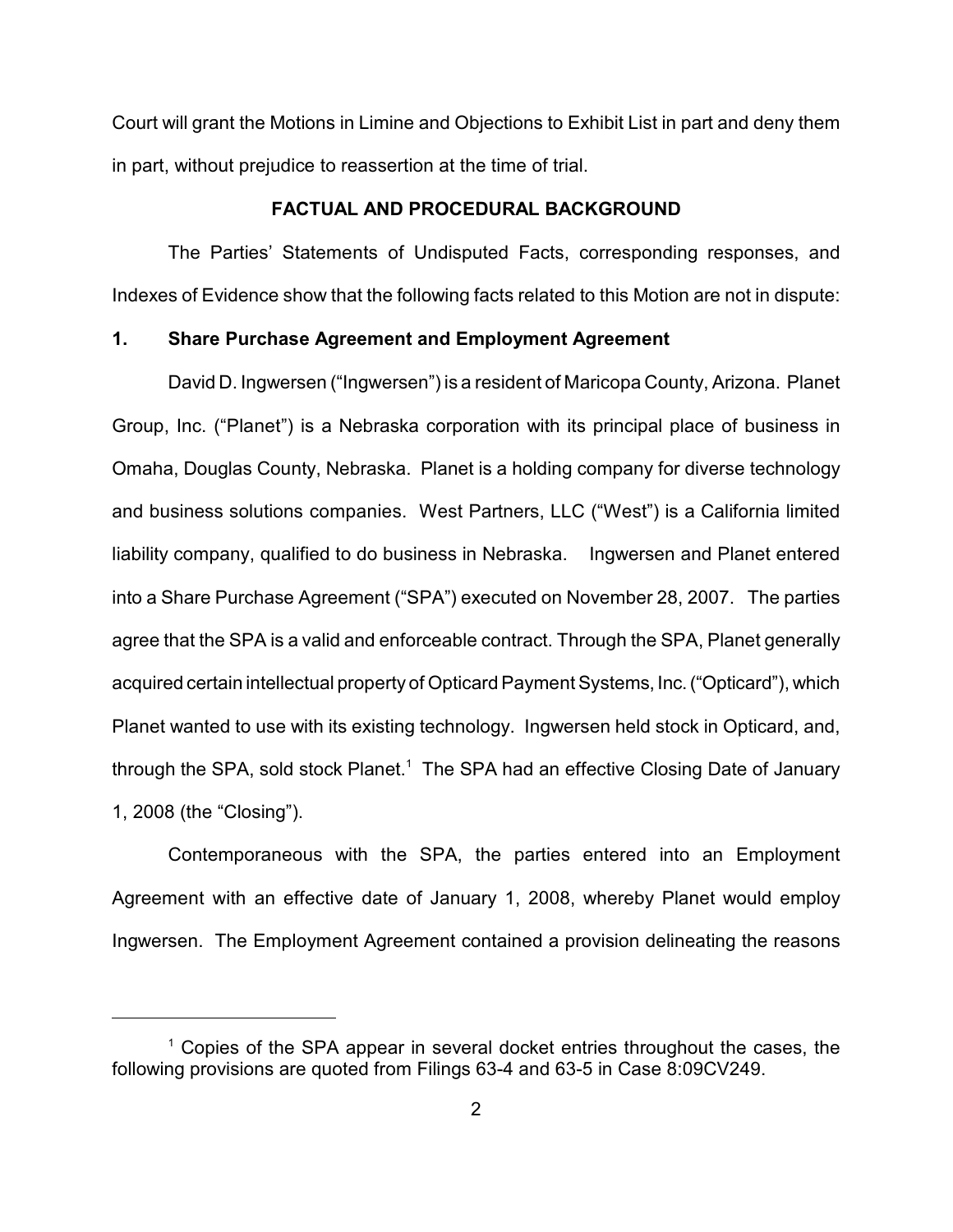Ingwersen could be terminated by Planet "for cause." Specifically, Paragraph 4 of the

Employment Agreement states, in relevant part:

This Agreement may be terminated by the Company [Planet] for "Cause." The term Cause shall mean the Employee's [Ingwersen's] discharge from employment with the Company and/or its affiliates due to the Employee's; . . . (vi) an uncured violated or breach of the terms and conditions of that certain Share Purchase Agreement dated November 28, 2007 between the parties . . . . Provided, however, that if termination is made pursuant to part (iv), (vi) or (vii) above, the Company must first notify the Employee in writing that the Company intends to discharge the Employee for Cause, state the reason (or specific Cause), and give the Employee at least thirty (30) days to cure such breach or reason for termination in a satisfactory manner, as reasonably determined by the Company.

(Filing No. 63-6 at 1-2.)

Ingwersen was employed by Planet from the effective date of the Employment Agreement until April 20, 2009. On April 20, 2009, Ingwersen was asked to meet with Dennis O'Brien and Merri Wees, Planet's Vice-President of Corporate Services. During the meeting, Ingwersen was terminated immediately from his employment with Planet. At the time of his termination, Planet notified Ingwersen that he was being terminated without cause, and he was provided with a proposed severance agreement. The terms of the proposed severance agreement continued to be negotiated in the days following the meeting; however, no severance agreement was ever executed by the parties. Planet claims that, after Ingwersen's termination on April 20, 2009, it provided at least two paychecks to him on or about April 30, 2009, and May 15, 2009, totaling \$10,865.21. Ingwersen denies that he was paid anything beyond his termination date.

# **2. Allegedly Breached Provisions of the SPA**

Planet claims that it had cause under the Employment Agreement to terminate Ingwersen because Ingwersen breached several provisions of the SPA. In its Motion for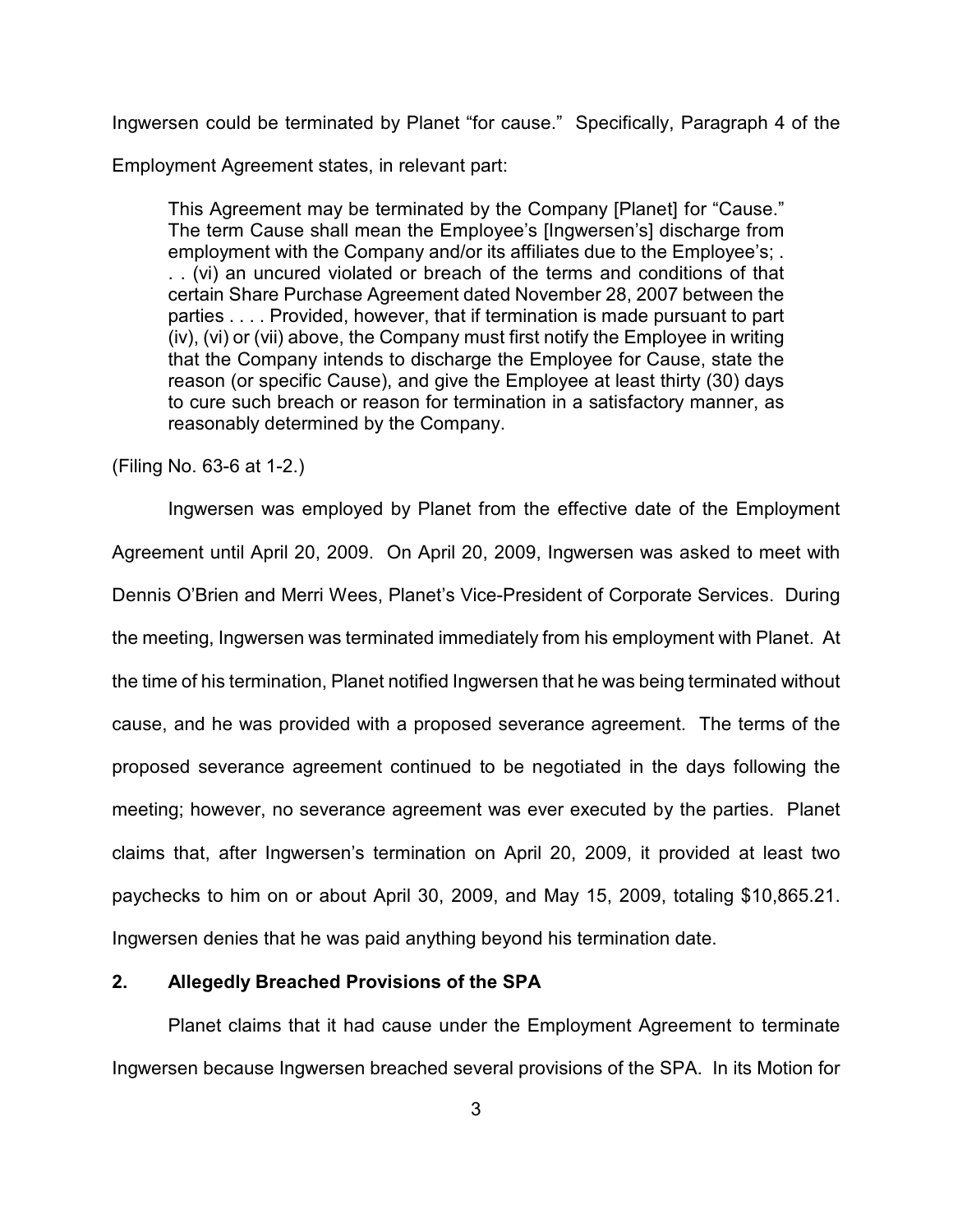Summary Judgment, Planet asks the Court to determine, as a matter of law, that Ingwersen was in breach. The applicable provisions of the SPA are summarized below.<sup>2</sup>

# *a. Accounts Receivable*

Under Section 3.6(a) of the SPA, "All financial schedules listed in this Section are hereinafter referred to, collectively, as the 'Financial Statements.'" Section 3.6(b) of the SPA further states, "Copies of the issued Financial Statements are attached and the future Financial Statements will be attached when received pursuant to Section 3.6(a) as Section 3.6 of the Seller Disclosure Schedule. Any exceptions to GAAP are set forth on Section 3.6 of the Seller Disclosure Schedule, the balance sheets included in the Financial Statements fairly present, in all material respects, the financial condition of the Company as of the respective dates thereof . . . ." Section 7.3(a) of the SPA states "The representations and warranties of the Seller contained in Section 3 of this Agreement shall be true and correct in all respects at the date hereof and shall be true and correct in all respects as of the Closing Date as if made at and as of such time . . . ."

Section 3.19(a) of the Agreement states, "Section 3.19(a) of the Seller Disclosure Schedule sets forth all of the company's accounts and notes receivable (the 'Receivables'). All Receivables due and uncollected of the Company reflected on the most recent financial statement or arising subsequent to the date of the most recent financial statement (I) have arisen from bona fide transactions in the ordinary course of business of the Company; and (ii) represent valid obligations due to the Company enforceable in accordance with their terms." Upon execution of the SPA, Schedule 3.19 was attached and included a list of

 $2$  All references to the SPA are taken from Filing No. 63-4.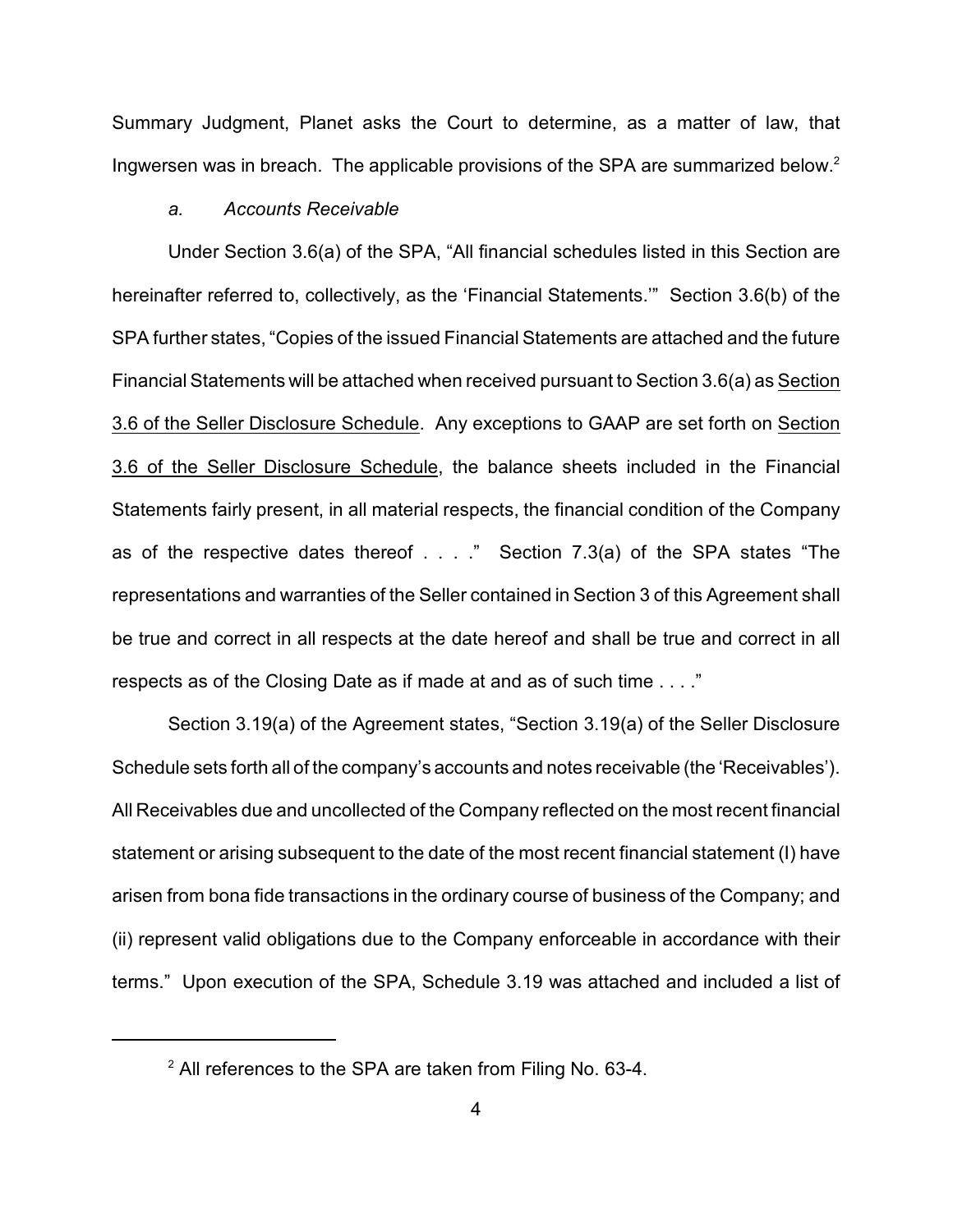Aged Receivables listed by customer. Planet claims that Ingwersen breached the SPA by misrepresenting the collectibility of certain accounts receivable.

#### *b. Customers*

Section 3.24 of the SPA states, "The Company's top thirty (30) customers by gross sales for the period July 1, 2006 through August 17, 2007 are set forth in Section 3.24 of the Seller Disclosure Schedule. Except as set forth in Section 3.24 of the Seller Disclosure Schedule, since the date of the Most Recent Financial Statement, none of such customers have canceled, terminated or otherwise materially altered its relationship with the Company . . . ." Schedule 3.10 was also attached and included a list of Opticard's customer contracts.

On the list of contracts appear two entries for Mimi's Café from 2000 and 2006. Planet claims that Ingwersen knew in June 2007 that Mimi's Café might cease using Opticard's services and move to a different provider, but failed to disclose that fact. The schedule also states that customer Books-A-Million signed a service agreement with Opticard in August 2000. Planet claims that Books-A-Million has not done business with Opticard since at least July 2007. Ingwersen counters that Opticard knew Books-A-Million would no longer be a customer in May 2007, and advised Planet of this fact. Planet claims Ingwersen breached each of these provisions because several customer contracts listed were either no longer Opticard customers, or planning to leave Opticard, at the time of Closing.

### *c. Attorney Fees*

Section 5.5 of the SPA states, "The Seller will pay all costs and expenses incurred by the Seller or the Company in connection with the transactions contemplated by this

5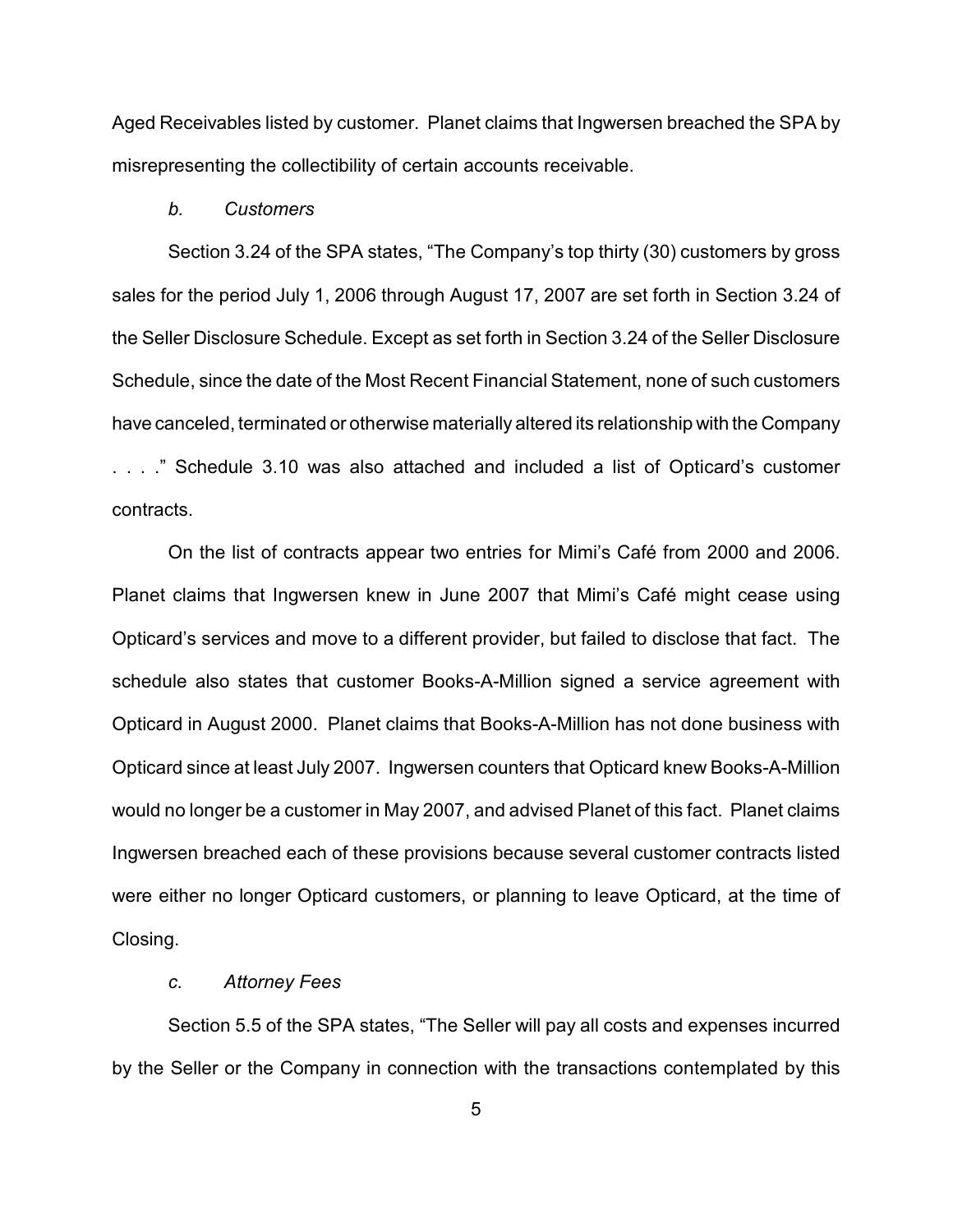Agreement (including, without limitation, attorneys' and accountants' fees and expenses). The Buyer shall bear all such costs and expenses incurred by it in connection with the transactions contemplated by this Agreement." Planet claims that Ingwersen did not reimburse Opticard for certain payments it made to its attorney in connection with the SPA.

*d. Sales Tax*

 Section 3.11 of the SPA states, "Either Seller or the Company (I) has timely filed or caused to be filed on a timely basis with the appropriate taxing authorities all material Tax Returns required to be filed by or with respect to the Company, or with respect to which the Company could have liability, and (ii) has paid or made adequate provision for the payment of all Taxes shown to be due on such Tax Returns. Such Tax Returns are correct and complete in all material respects." Planet claims that Opticard failed to pay all sales and use taxes due and owing to the State of Arizona in 2006 and 2007. Planet also claims that Opticard has "promptly paid" these taxes, but does not specify when they were actually paid.

## *e. Potential Claims*

The SPA included Section 3.6(c) which states:

(c) No Undisclosed Material Liabilities. Except as specified in Section 3.6 of the Seller Disclosure Schedule and liabilities incurred in the ordinary course of business consistent with past practice since the date of the last Financial Statement attached hereto as of the date of this [SPA] (the "Most Recent Financial Statement"), there are no liabilities of a Company of any kind whatsoever (whether accrued, contingent, absolute, due, to become due, determined, determinable or otherwise) required by GAAP to be reflected on a balance sheet except for liabilities or obligations reflected or reserved against in the Most Recent Financial Statement.

Planet claims that Ingwersen breached this Section, as well as Sections 3.8, 3.10,

and 3.23 by failing to disclose a potential claim involving a company called Inter-Tel, now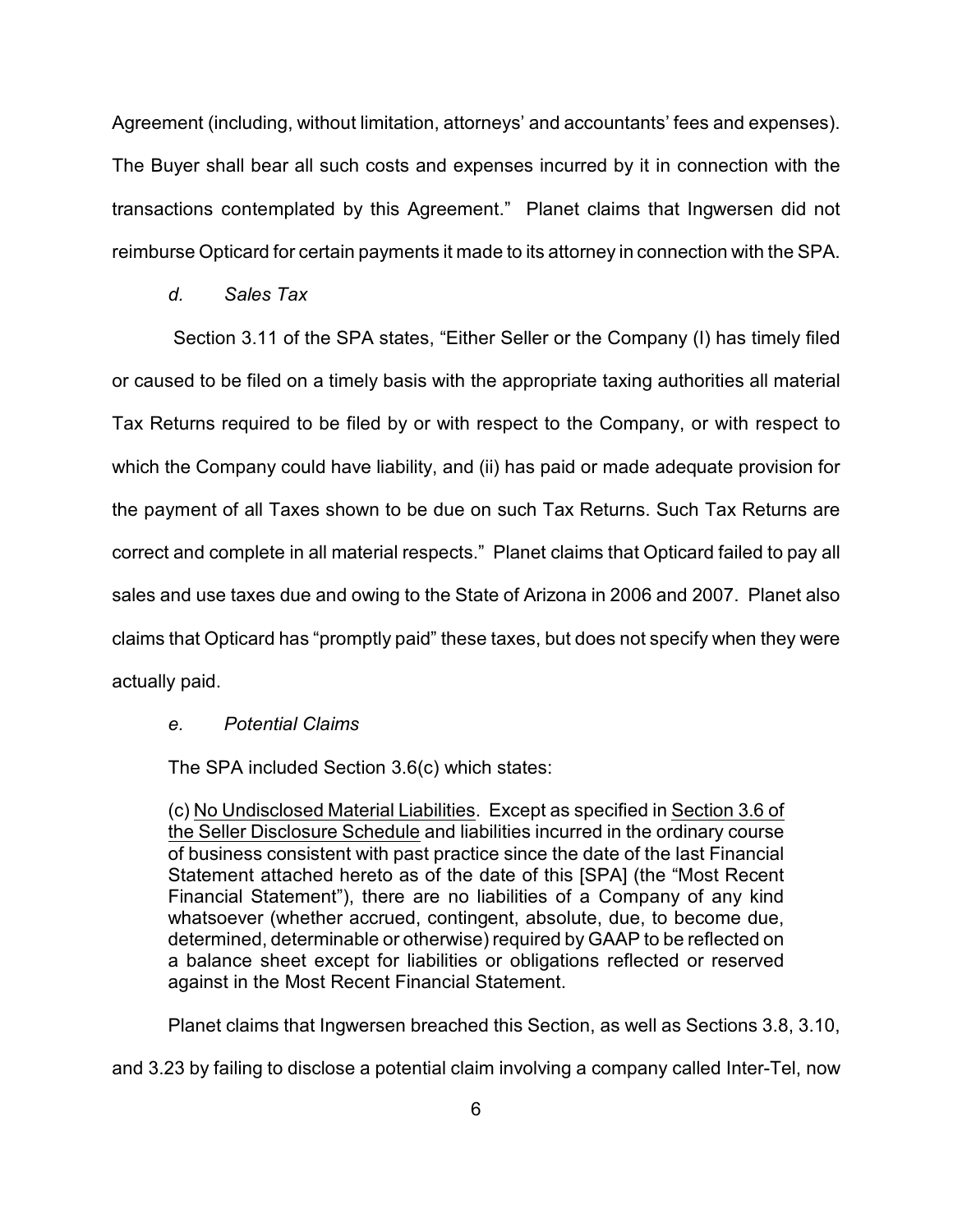referred to as Mitel. Mitel claims that Opticard owes it minimum monthly long distance charges from June 2007 through June 2, 2010, despite the fact that Opticard does not use, and since March of 2007 has not used, Inter-Tel as its long distance carrier. Through a collection agency, Mitel claims charges in the amount of \$30,442.81. The collection agency sent a letter to Opticard's predecessor, Open Payment Technologies, in September 2009. Mitel still claims an interest in these charges.

## **3. Scope of Planet's Partial Motion for Summary Judgment**

Planet seeks summary judgment on twelve different issues as they relate to Planet's defense of Ingwersen's claims. First, that Planet's post-termination evidence of Ingwersen's "pre-termination" breach of the Employment Agreement can support a termination-for-cause. Second, that Ingwersen was terminated "for cause" pursuant to Paragraph 4(vi) of the Employment Agreement. Third, that Ingwersen's obligations under Section 9.6(e) of the SPA are absolute and, if the representations and warranties are breached, Ingwersen is liable for damages in an amount to be proven at trial.<sup>3</sup> Fourth, that Ingwersen breached Section 3.6 of the SPA by misrepresenting the financial condition of Opticard by showing that the accounts receivable were collectible when no reserve for uncollectible accounts receivable was included on the balance sheet and no bad debt expenses reflected in the income statement. Fifth, that Ingwersen breached Section 3.19 of the SPA by misrepresenting the status and collectibility of accounts receivable, which were clearly uncollectible. Sixth, that Ingwersen breached Section 3.10 of the SPA by

 $3$  The applicability of Section 9.6(e) and all of Section 9 of the SPA is addressed at length in the Court's previous Memorandum and Order, and Judgment (Filing Nos. 183, 184). The Court will not repeat its analysis here.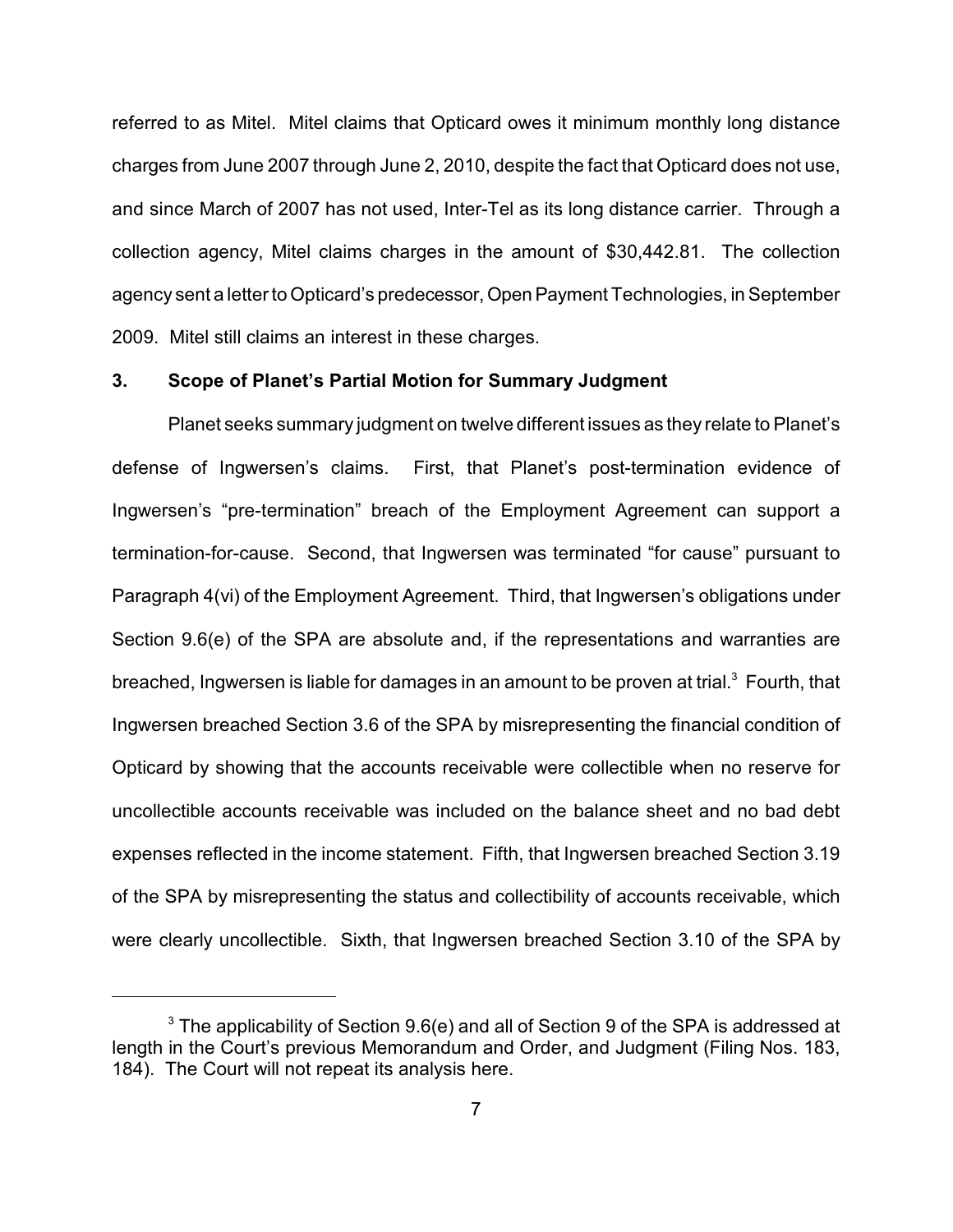identifying "existing" contracts with Mimi's Café and Books-A-Million even though such contracts had been cancelled. Seventh, that Ingwersen breached Sections 3.7(a) and 3.24 of the SPA by failing to disclose that Mimi's Café, Books-A-Million, Hypercom Corporation, and Special System Services were no longer Opticard customers. Eighth, that Ingwersen breached Section 5.5 of the SPA by failing to pay all of his and Opticard's attorney fees relating to the Agreement. Ninth, that Ingwersen breached Section 3.11 of the SPA by failing to have Opticard pay all sales taxes due and owing to the State of Arizona prior to Closing. Tenth, that Ingwersen breached Sections 3.6(c), 3.8, 3.10, and 3.23 of the SPA by failing to disclose the potential claim that Inter-tel, now known as Mitel, has against Opticard. Eleventh, that Ingwersen's claim for "tortious interference against Planet Group for interference with payment due on a promissory note" should be summarily dismissed with prejudice by this Court. Twelfth, that Planet Group should be awarded such other, further, and different relief as the Court deems just and equitable.

#### **STANDARD OF REVIEW**

A court should grant a motion for summary judgment "if, after viewing the evidence and drawing all reasonable inferences in the light most favorable to the nonmovant, no genuine issue of material fact exists and the movant is entitled to judgment as a matter of law." Fed. R. Civ. P. 56(c); *Fu. v. Owens*, 622 F.3d 880, 882 (8th Cir. 2010) (citing *Libel v. Adventure Lands of Am., Inc*., 482 F.3d 1028, 1033 (8th Cir. 2007)). The proponent for a motion for summary judgment "'bears the initial responsibility of informing the district court of the basis for its motion," and must identify "those portions of [the record] . . . which it believes demonstrate the absence of a genuine issue of material fact.'" *Torgersen v. City*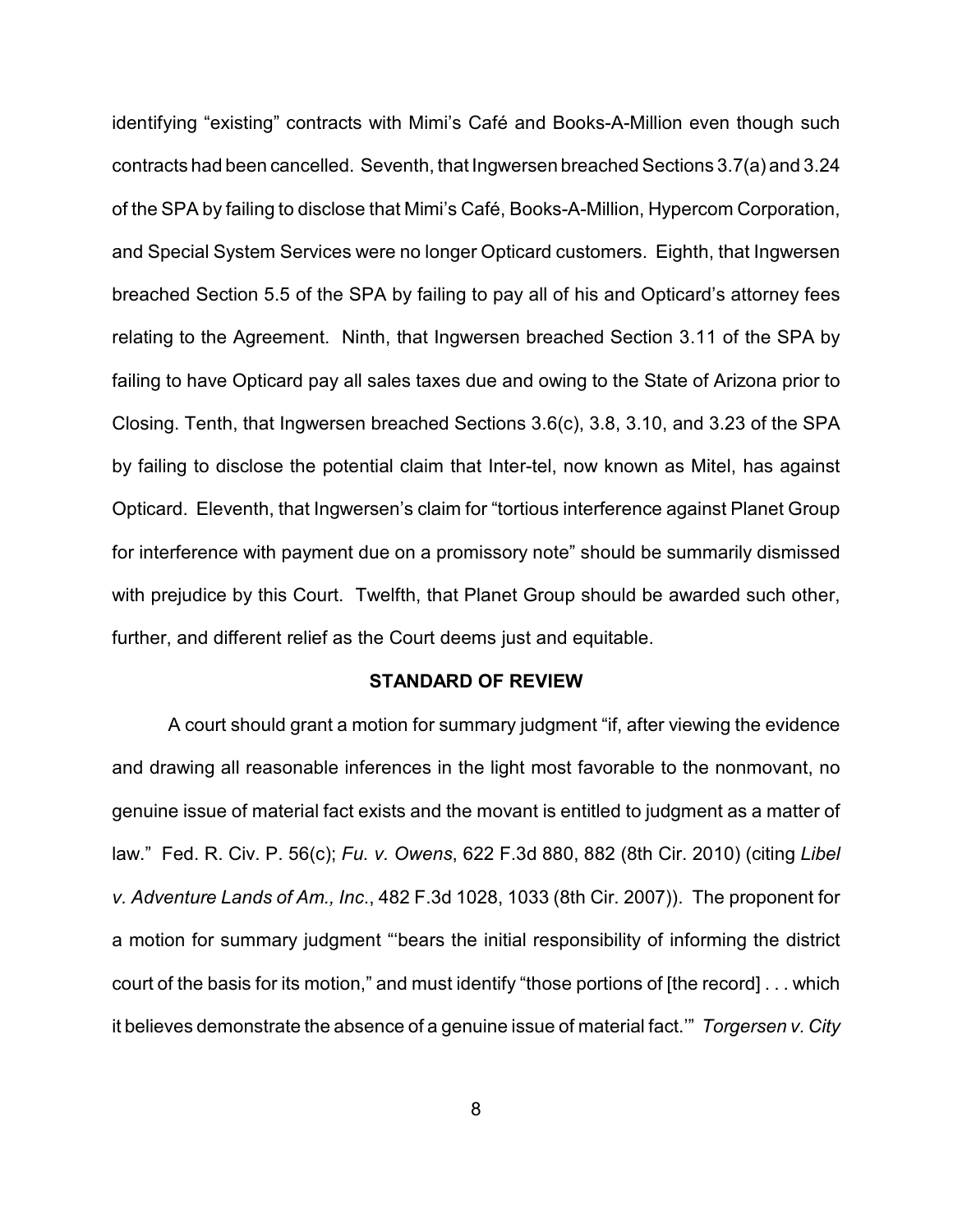*of Rochester*, 605 F.3d 584, 594 (8th Cir. 2010) (quoting *Celotex Corp. v. Catrett*, 477 U.S. 317, 323 (1986)). In response to the proponent's showing, the opponent has an "obligation to come forward with specific facts showing that there is a genuine issue for trial." *Dahl v. Rice Cnty. Minn.*, 621 F.3d 740, 743 (8th Cir. 2010) (citing *Matsushita Elec. Indus. Co., Ltd. v. Zenith Radio Corp.*, 475 U.S. 574, 586-87 (1986)). "[T]he nonmoving party must 'do more than simply show that there is some metaphysical doubt as to the material facts.'" *Conseco Life Ins. Co. v. Williams,* 620 F.3d 902, 910 (8th Cir. 2010) (quoting *Matsaushita Elec. Indus. Co.*, 475 U.S. at 586).

#### **DISCUSSION**

## **1. Post-Termination Evidence of Ingwersen's Pre-Termination Breach**

Planet argues that evidence acquired of Ingwersen's alleged pre-termination misconduct after Ingwersen's termination supports a termination-for-cause under the Employment Agreement.<sup>4</sup> In support of this assertion, Planet cites O'Day v. McDonnell *Douglas Helicoper Co.*, 959 P.2d 792, 796 (Ariz. 1998), which held that "after-acquired evidence of employee misconduct is a defense to a breach of contract action for wages and benefits lost as a result of discharge if the employer can demonstrate that it would have fired the employee had it known of the misconduct." The Arizona Supreme Court stated that the "overwhelming majority of courts holds that if an employer can demonstrate that it would have fired an employee had it known of prior misconduct, then the employee's claim for breach of contract is barred or, put differently, the prior misconduct excuses the

 $4$  Planet asserts, unchallenged by Ingwersen, that the Employment Agreement is governed byArizona law. Further, Paragraph 16.3 states that the Employment Agreement is "governed and construed in accordance with the laws of the State of Arizona." (Filing No. 63-6 at 6.)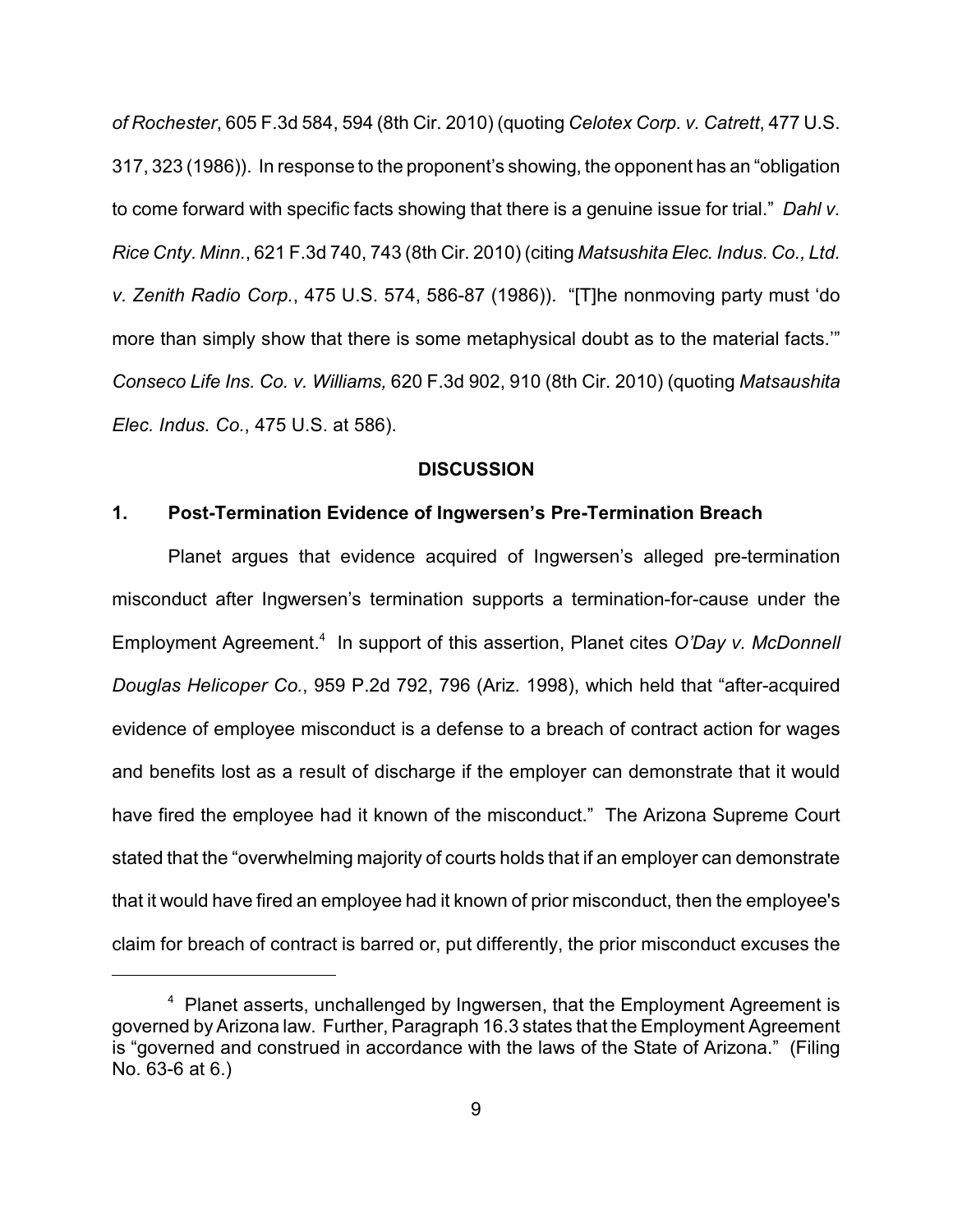employer's breach." *Id.* at 795. The court also noted that this "result in contract merely reflects the private bargain between the parties." *Id.* at 796. Conversely, the court stated that "if the employee can demonstrate that the employer knew of the misconduct and chose to ignore it, then he will defeat the employer's attempted use of the after-acquired evidence and defense of legal excuse." *Id.* 

The Court acknowledges that under *O'Day*, an employer may use after-acquired evidence of misconduct as a defense to a breach-of-contract action for wages and benefits, if the employer can show that it would have fired the employee had it known of the misconduct. However, the ruling in *O'Day* is inapplicable to the present case for at least two reasons. First, Planet has not clearly established that evidence of Ingwersen's breach of the SPA was acquired after Ingwersen's termination. Thus, there is a question of fact as to whether Planet knew of the alleged breaches, and chose to ignore them. Second, because Planet's defense is based on the Employment Agreement, Planet is also bound by its provisions. Planet has not shown that it gave Ingwersen notice or opportunity to cure under the applicable provisions of the Employment Agreement.

#### *a. After-Acquired Evidence*

To trigger the legal-excuse defense with after-acquired evidence, Planet must demonstrate that it learned of Ingwersen's misconduct *after* his termination without cause. The timing of the discovery of this evidence is crucial because, if Planet knew of Ingwersen's misconduct before termination and chose to ignore it, the defense arising from after-acquired evidence does not apply. *Id.* That is, the discovery of at least one of Ingwersen's alleged breaches of the SPA must have occurred post-termination. Further,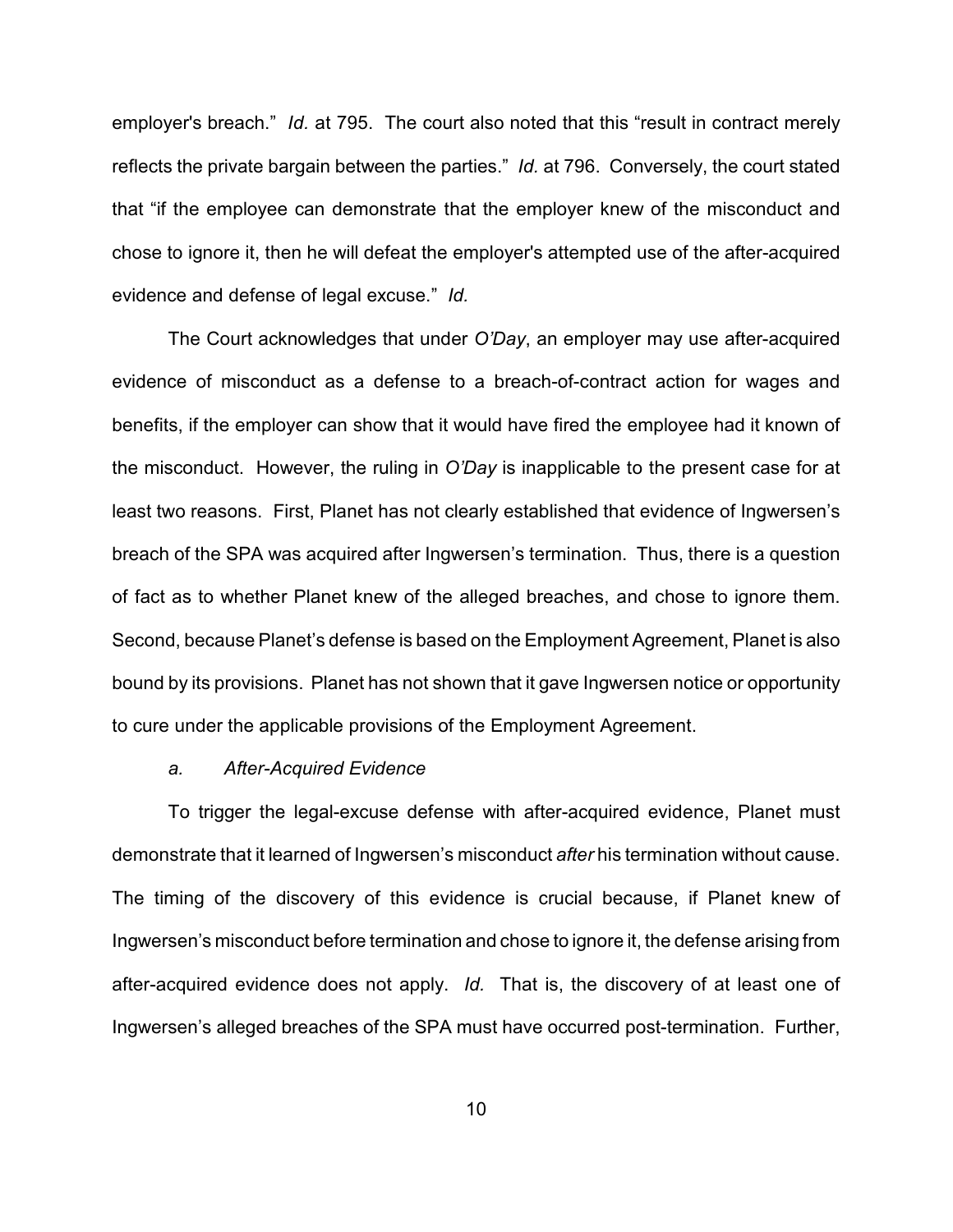Planet must show that had it known of the breach, Ingwersen would have been terminated. The manner in which Planet discovered evidence of Ingwersen's misconduct is not clear from the record. The Affidavit of Merri Wees states that Planet learned of Ingwersen's misconduct after his termination. (Filing No. 78-2 ¶ 10.) This misconduct included Ingwersen's alleged breach of the SPA, his formation of MerchantSellect, Inc., his operation of Tiosk company, and providing of office space to non-Opticard representatives unknown to Planet. (*Id*.) Because Planet's present Motion is limited to questions of Ingwersen's misconduct in breaching various provisions of the SPA, the Court will not address evidence of any other misconduct.

Despite the conclusory statement that evidence of Ingwersen's misconduct was acquired after his termination, there is at least a question of fact as to when Planet became aware of the alleged breaches of the SPA. First, regarding any uncollectible accounts receivable, John Morey, Planet's CFO, testified that it had become aware of at least some uncollectible accounts in 2008, or had reservations about the collectibility of certain accounts both before closing and in 2008. (Morey Dep., Filing No. 93-2 at 38:11-39:17.) Thus, as soon as 2008, Planet was aware that some accounts might not be collectible. If Planet and Opticard employees became concerned about the collectibility of certain accounts in 2008, there is a material issue of fact as to whether Planet became aware of Ingwersen's alleged breach of the SPA, and chose to ignore it, before his termination in April 2009.

Similarly, regarding lost customers, the Affidavit of Rex France, a Senior Account Manager for Opticard, stated that Opticard sent its last invoice to Mimi's Café in April 2008. (Filing No. 78-4 ¶ 7.) France also stated that he was informed in July 2007, that Books-A-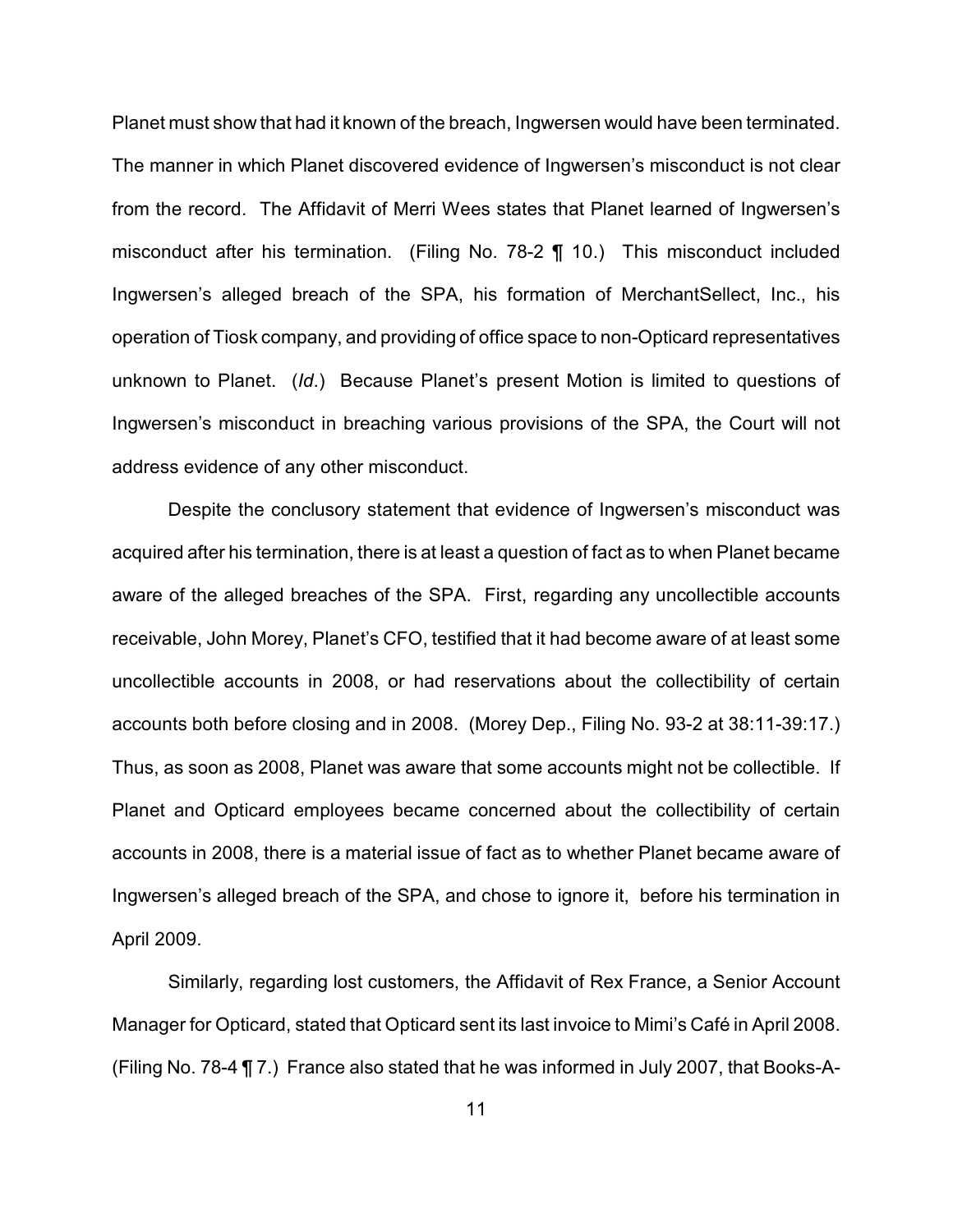Million was no longer an Opticard customer. (*Id*. ¶ 8.) Planet has not indicated to the Court that other evidence of breach regarding lost customers came to Planet's attention after Ingwersen's termination. Regarding unpaid attorneys fees, Planet states claims that Opticard made payments for attorney fees relating to the SPA between January and May 2008. Thus, the Court cannot conclude that Planet only became aware of these payments after Ingwersen's termination if Opticard paid them as late as May 2008.

Planet's best evidence that it acquired information about misconduct after Ingwersen's termination relates to his alleged breach of the SPA in connection with nonpayment of sales and use taxes, and the claim against Opticard. However, the record is still unclear as to the timing of Planet's knowledge of each of these. The Affidavit of Merri Wees states that Opticard failed to pay sales and use taxes owed to the State of Arizona in 2006 and 2007. (Filing No. 78-2 ¶ 12.) Wees thereafter states that it was determined that Opticard owed \$1,424.23, which was "promptly paid." (*Id*.) Though the letters in Planet's Index of Evidence at Filing No. 63-26 reflect a balance due as of August 17, 2009, the record does not indicate when Planet or Opticard first became aware of the obligation. Similarly, regarding the Mitel claim, the letter from the collection agency at Filing No. 63-25 of Planet's Index is dated September 18, 2009. However, the letter also refers to "our previous letter regarding your delinquent account." (*Id*.) It is unclear whether Planet or Opticard became aware of the claim by Mitel after Ingwersen's termination.

In sum, even if Planet can assert an after-acquired-evidence defense to Ingwersen's claims for breach of the Employment Contract, Planet has not shown that evidence of Ingwersen's breach of the SPA was not acquired until after his termination. Therefore, a triable issue of fact remains as to whether Planet would have terminated Ingwersen had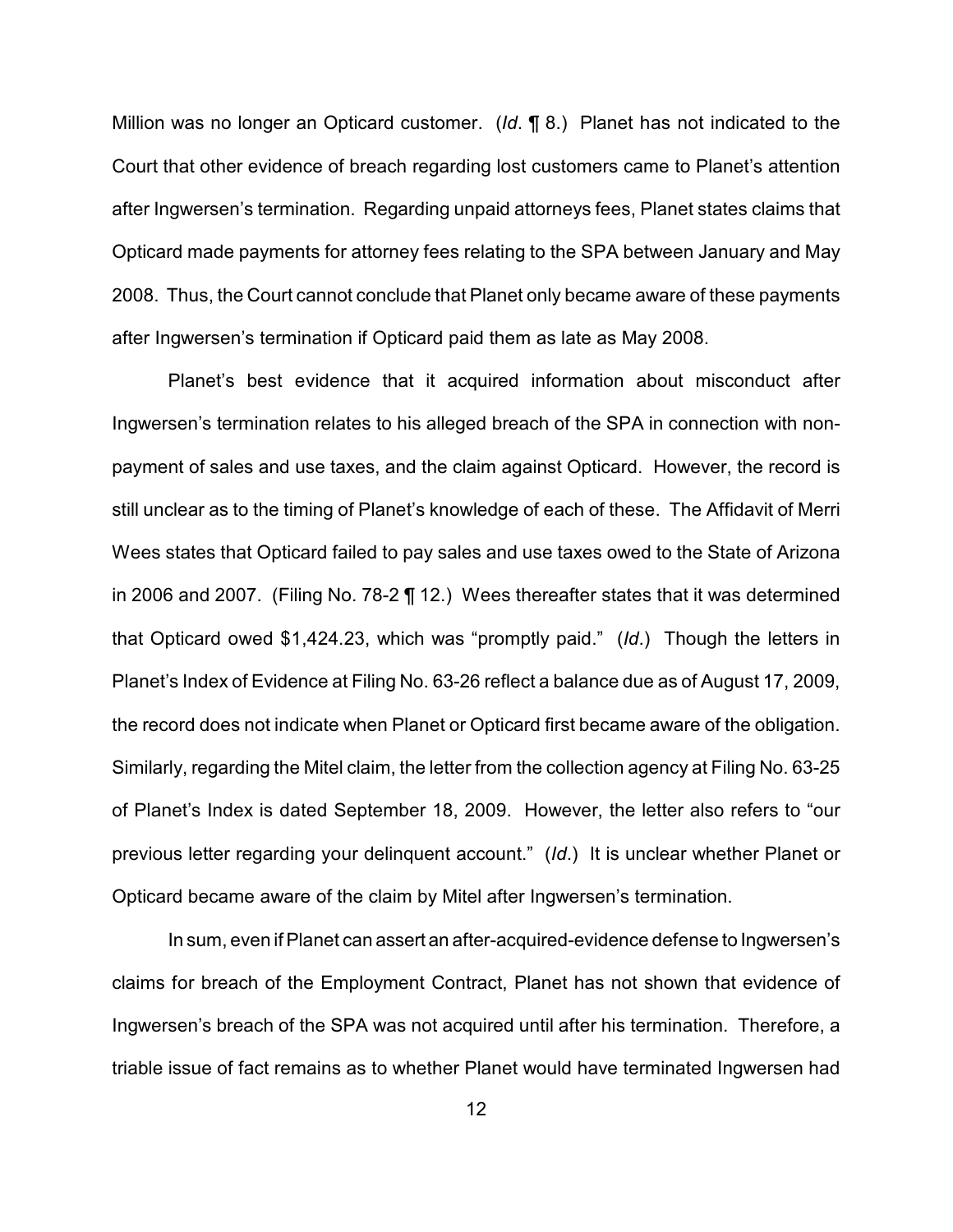it known of any particular breach, or whether Planet knew of Ingwersen's misconduct and chose to ignore it. If Ingwersen is able to demonstrate that Planet knew of a breach and chose to ignore it, he defeats Planet's attempted use of the after-acquired-evidence defense. *O'Day*, 959 P.2d at 796.

#### *b. Ingwersen's Right to Cure Under the Employment Agreement*

Even assuming Planet has after-acquired evidence of misconduct by Ingwersen, supporting its defense of legal excuse, it still must comply with its obligations under the Employment Agreement. As the Arizona Supreme Court stated in *O'Day*, the result of the after-acquired evidence rule is one in contract, and "merely reflects the private bargain between the parties." *Id.* The court also stressed that the legal-excuse defense based on after-acquired evidence only excuses the employer from its *post-termination* duties under the contract. *See id.* ("We emphasize that the non-breaching party is discharged only from its *remaining* duties of performance) (emphasis in original) (citing Restatement (Second) of Contracts § 237 (1979)). In other words, although after-acquired evidence of Ingwersen's termination may justify a "for cause" dismissal under the Employment Agreement, it did not excuse Planet's obligations under the contract that would arise prior to termination.

Planet does not request the Court to evaluate the sufficiency of whether it could terminate Ingwersen for cause. Planet's Motion is based on the narrow proposition that "if this Court determines that Ingwersen breached the Share Purchase Agreement in any manner that is outlined in [Planet's] original Brief, Planet Group has post-termination acquired evidence that can support a 'for cause' termination of Ingwersen and the

13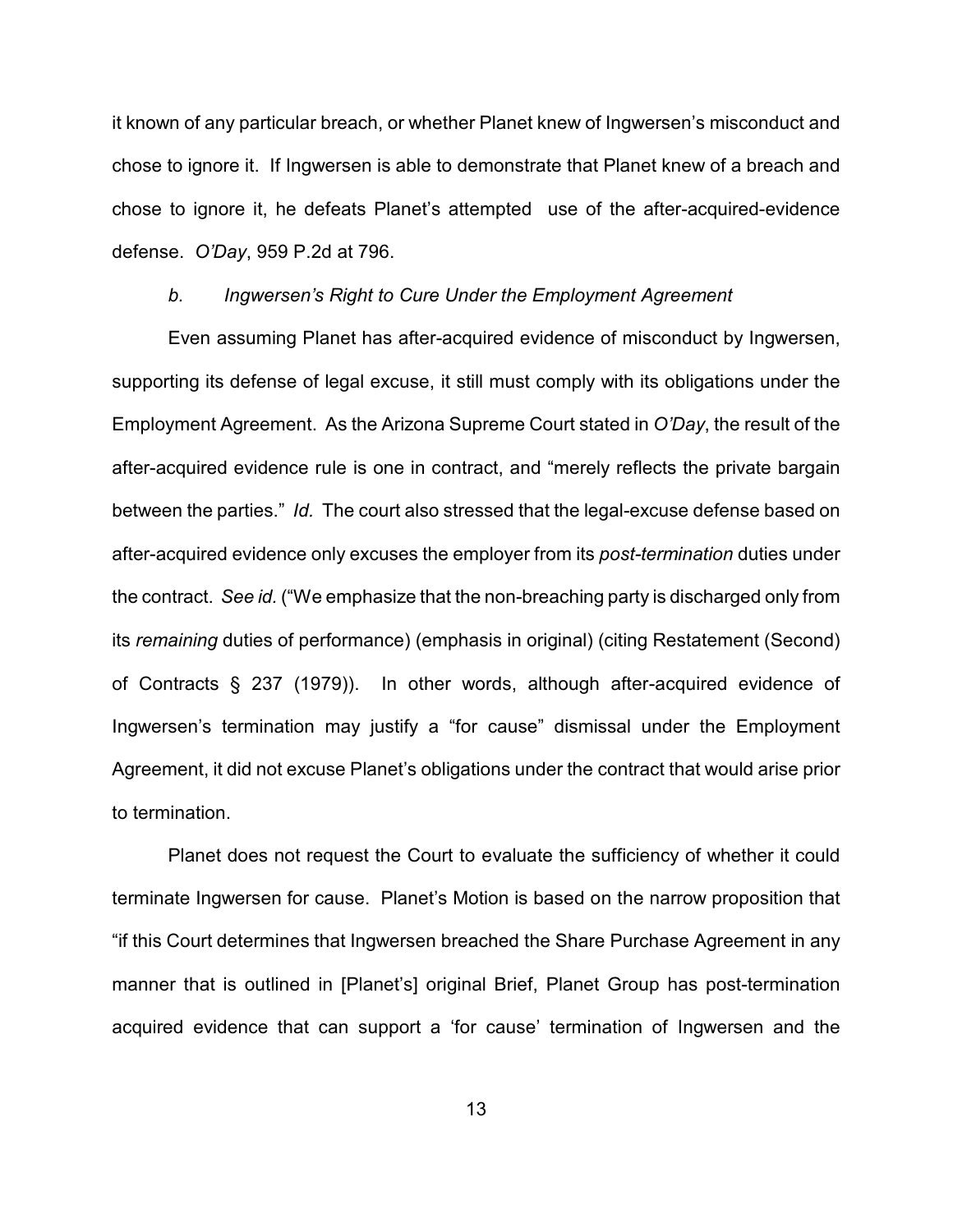Employment Agreement." (Reply Br., Filing No. 99 at 5.) This Motion relates solely to Paragraph 4 of the Employment Agreement which states that termination for cause includes "(vi) an uncured violated or breach of the terms and conditions of that certain Share Purchase Agreement dated November 28, 2007 between the parties." (Filing No. 63-6 at 2.) However, Paragraph 4 also requires that:

. . . if termination is made pursuant to part (iv), (vi) or (vii) above, the Company must first *notify* the Employee in writing that the Company intends to discharge the Employee for Cause, state the reason (or specific Cause), and give the Employee at least thirty (30) days to *cure such breach* or reason for termination in a satisfactory manner, as reasonably determined by the Company.

(*Id*.(emphasis added).)

Compliance with the notice and right-to-cure provisions of Paragraph 4 of the SPA were required before termination for cause arising out of Ingwersen's breach of the SPA. This provision was part of the parties' agreed-upon exchange, namely that Ingwersen could not be terminated for cause without notice and the opportunity to cure any breach of the SPA. It would be inequitable, and contrary to the parties' own agreement, to require Planet to furnish Ingwersen notice of a breach of the SPA if evidence had been discovered before termination, but release Planet from these obligations for evidence of breach discovered post-termination. To the extent Planet seeks to excuse its termination of Ingwersen based on his alleged breach of the SPA, it has not shown that he was given an opportunity to cure any alleged breach. Planet has not identified any other language in the Employment Agreement or in case law that would excuse its obligation to provide notice and an opportunity to cure. Accordingly, even if post-termination evidence of pre-termination wrongdoing could excuse Planet's termination of Ingwersen without cause, the Court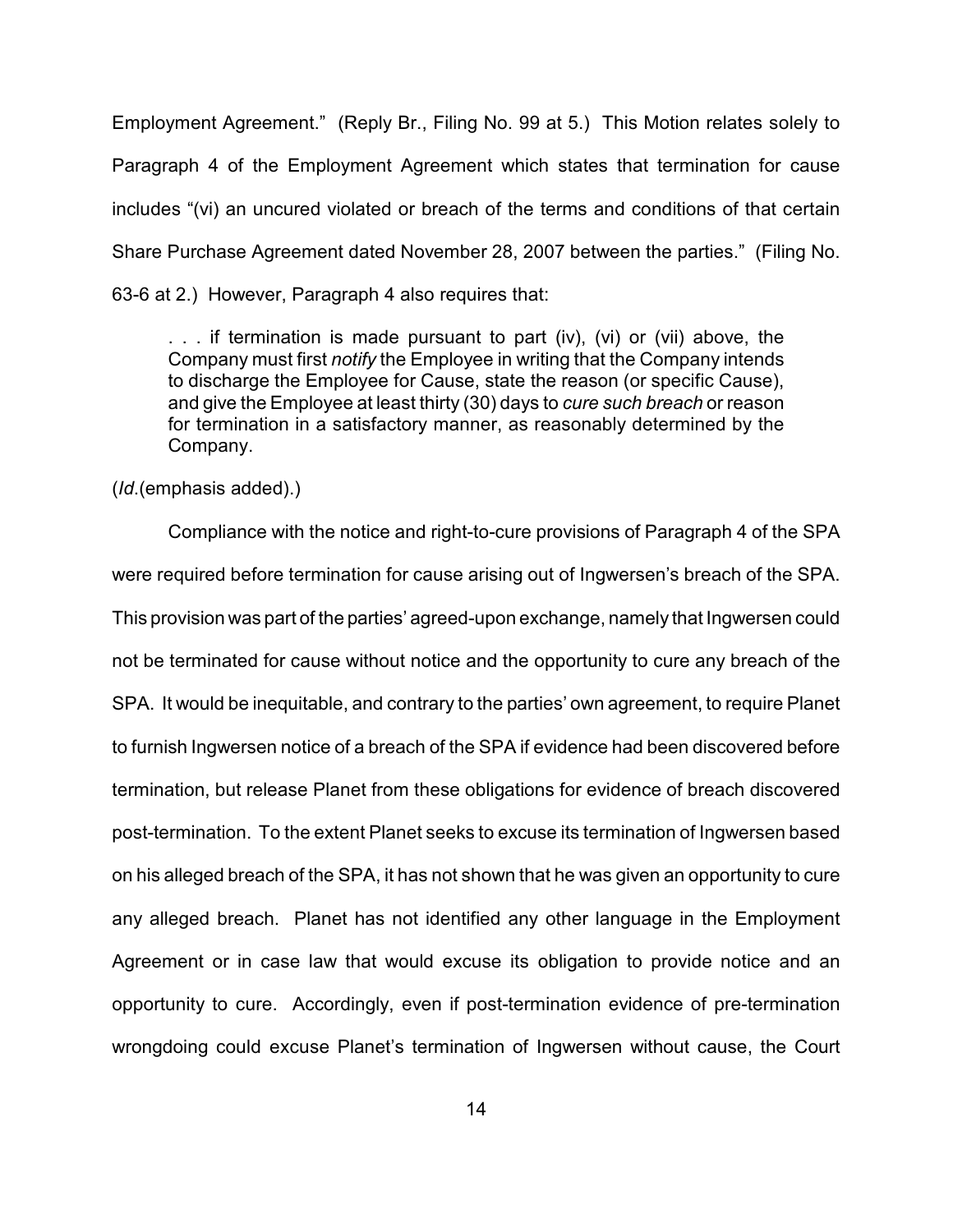cannot conclude as a matter of law that Planet would also be excused from its corresponding pre-termination obligations under the Employment Agreement.

## **2. Breaches of the SPA**

Having determined that issues of material fact remain as to Planet's defenses under the Employment Contract, the Court will not address the individual, alleged breaches of the SPA. In its Brief, Planet states that "[i]f this Court determines that as a matter of law, (a) Planet Group's post-termination acquired evidence of Ingwersen's 'pre-termination' misconduct can support a 'for cause' termination and (2) finds that Ingwersen breached the Agreement in any of the ways described herein, Planet Group has "cause" to terminate Ingwersen's Employment Agreement." The Court has determined that in the context of this Motion, Planet has not shown that post-termination-acquired evidence of Ingwersen's pre-termination misconduct can support a for-cause termination. Each of Planet's requests for summary judgment on breaches of the SPA underlies Planet's request for summary judgment on the issue of whether Ingwersen was terminated for cause under Paragraph 4(vi) of the Employment Agreement. Thus, for the purposes of this Motion, it is premature to address Ingwersen's alleged breaches of the SPA.

#### **3. Tortious Interference**

Ingwersen has filed a Partial Satisfaction of Judgment regarding his Fourth Cause of Action for tortious interference. Accordingly, for clarity in the record, that cause of action is dismissed, with prejudice.

# **4. Motions in Limine**

For the reasons stated in this Memorandum and Order and the Court's previous Memorandum and Order, and Judgment (Filing Nos. 183, 184), the motions in limine and

15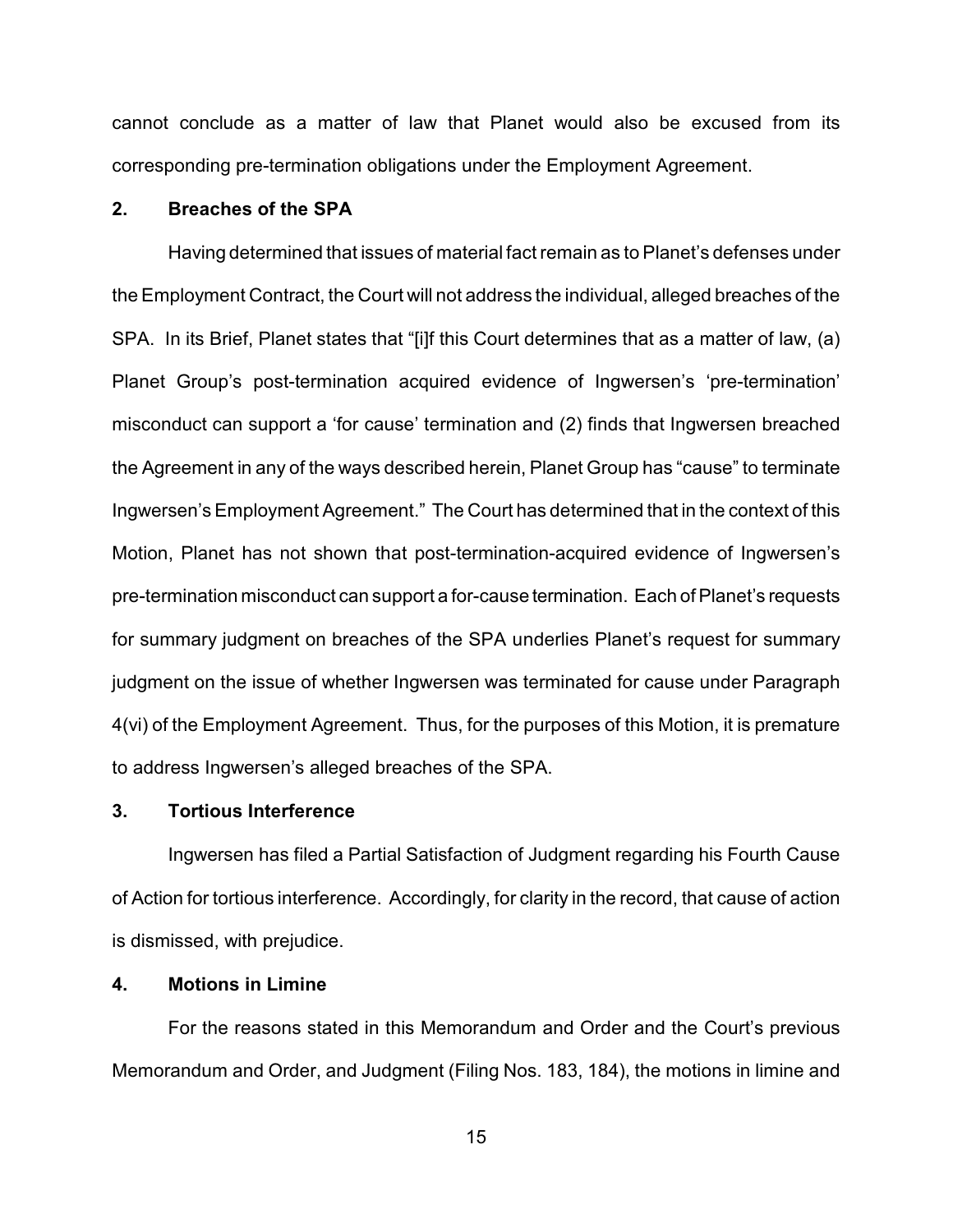objections to exhibit lists are granted in part as stated below. They are otherwise denied without prejudice to reassertion at the time of trial. Accordingly,

IT IS ORDERED:

- 1. The Partial Motion for Summary Judgment (Filing No.75) filed by Planet Group Inc., and West Partners, LLC, is granted in part as follows:
	- a. The Fourth Cause of Action in David Ingwersen's Complaint (Filing No. 1), is dismissed, with prejudice,
	- b. The Motion for Partial Summary Judgment is otherwise denied;
- 2. The Motion in Limine (Filing No. 109) filed by Planet Group, Inc. and West Partners, LLC, is granted as follows:
	- a. Any representative of David Ingwersen and his counsel shall not make any reference or statement displaying any exhibits or otherwise presenting any of the following matters to the jury, whether in voir dire questioning, opening statements, questions and answers during examination, offering exhibits or in final arguments at trial that reference: David Ingwersen's fourth claim for relief (Tortious Interference with Payment Due on Promissory Note) because such note has been paid in full, and that claim is withdrawn;
	- b. The Motion is otherwise denied without prejudice to reassertion at the time of trial;